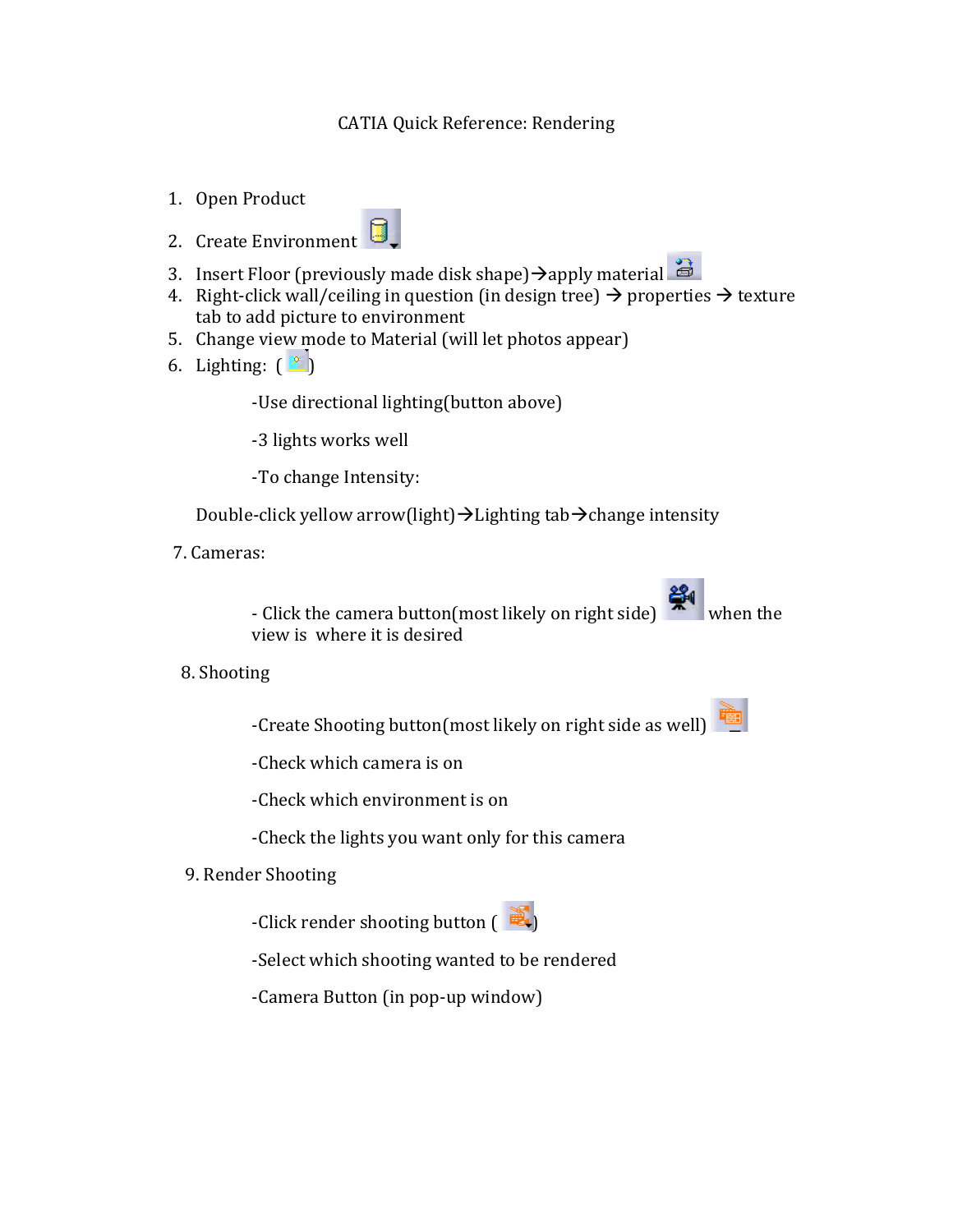## Material Properties:

These settings might make rendering faster to dial properties in.

| Properties                                                                                                                                 |    |                                                                                      |                                                |                  | x             |  |
|--------------------------------------------------------------------------------------------------------------------------------------------|----|--------------------------------------------------------------------------------------|------------------------------------------------|------------------|---------------|--|
| Current selection : Chessboard/PartBody/PartBody                                                                                           |    |                                                                                      |                                                |                  |               |  |
| <b>Feature Properties</b>                                                                                                                  |    | Rendering   Inheritance   Analysis   Composites                                      |                                                |                  |               |  |
| Lighting   Texture  <br>Ambient<br>Diffuse<br>$*$ Specular<br>Roughness<br>and and Transparency<br>$\frac{1}{\text{number}}$ Refraction(*) | 田圖 | Material size: 2 in<br>Type: Default<br>0.73<br>1.00<br>0.80<br>0.41<br>0.00<br>1.00 | ⊟<br>$\div$<br>즦<br>⋥<br>÷<br><u>(*) </u><br>흵 |                  | Ξ             |  |
| X / Reflectivity<br>(*) Parameters for software rendering only                                                                             |    | 0.05                                                                                 | <u> ヨ</u>                                      |                  |               |  |
|                                                                                                                                            |    |                                                                                      |                                                |                  |               |  |
|                                                                                                                                            |    |                                                                                      | OK                                             | $\bigcirc$ Apply | More<br>Close |  |

Lighting Tab

- Ambient Brightens Object

- Roughness gives texture (higher makes dullness)

Glass:

- Ambient 8+
- Diffuse .7+
- Roughness .5+